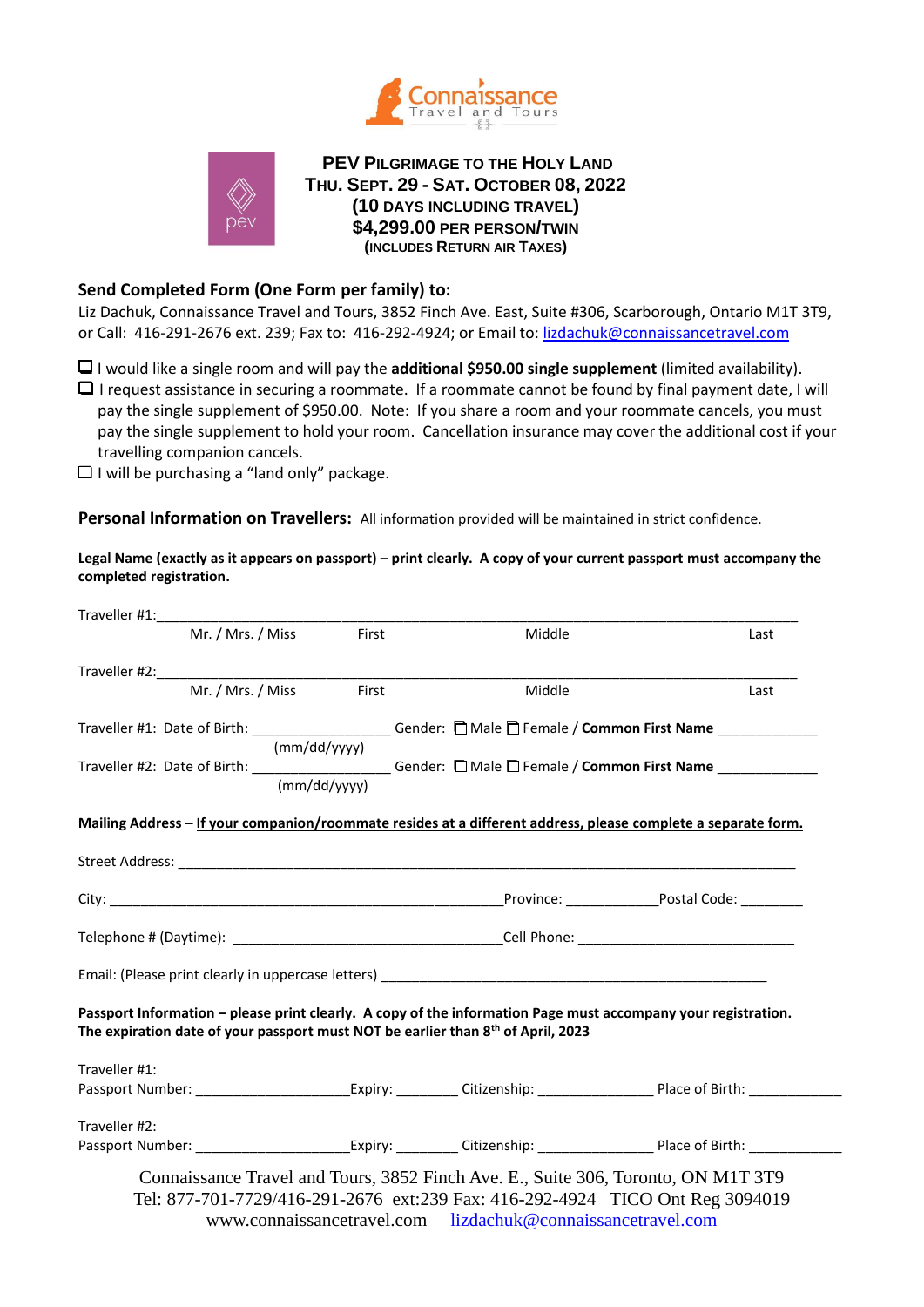#### **Payment:**

- Reservations must be paid in full Thu. June 16th, 2022.
- Reservations received after this date are subject to availability, price fluctuations, and must be accompanied by payment in full

❑ Enclosed is my non-refundable deposit of \$\_\_\_\_\_\_\_\_\_\_\_\_\_ **(\$500.00 per person is required)** ❑ Charge my credit card. Please note, an additional service fee of 3% will be added when payment is made by credit card. Your statement will show that Suvara Travels Inc has taken payment. Please complete the following Authorization for Credit Card Payment form which follows. We recommend that you DO NOT send the credit card authorization via email or fax.

 $\Box$  I have Food Restrictions and they are listed here.

 $\Box$  I would like a special meal during the air travel.

❑ I do not require travel insurance and I have included a copy of the policy with the policy number and contact information

#### *PEV reserves the right to cancel a tour if the minimum number of participants is not reached.*

#### **Your signature here implies that you have read the Terms and Conditions on the following pages.**

Signature: \_\_\_\_\_\_\_\_\_\_\_\_\_\_\_\_\_\_\_\_\_\_\_\_\_\_\_\_\_\_\_\_\_\_\_\_\_\_\_\_\_\_\_\_\_\_\_\_\_\_\_ Date: \_\_\_\_\_\_\_\_\_\_\_\_\_\_\_\_\_\_\_\_\_\_\_\_\_\_\_\_\_\_

Please note: Due to enhanced Global Security and further to ensure proper documentation it is required that your name as reflected on your air ticket exactly matches that appearing in your passport/travel document. **A copy of your passport displaying such details in full must be provided to us with the attached Registration form.** Failing to provide a copy of the passport/travel documents, the responsibility to provide us with the correct name information will lie with the traveler. Any subsequent charges arising in reissuing traveler's air ticket will be the sole liability/responsibility of the traveler.

# **TERMS AND CONDITIONS (please refer to expanded Terms and Conditions which follow)**

# **Reservations, deposits and payment:**

- A non-refundable deposit of \$500.00 is due at the time of booking.
- A copy of the information page of your current passport **must** accompany your registration.
- Balance is due 100 days prior to departure (Thu. June 16th, 2022)
- A 3% service fee will apply when payment is made by credit card.
- If a booking is made 120 days or less prior to departure **full payment** is due. Reservations received after this date are subject to availability and currency fluctuations.

#### **Cancellations & refunds:**

All cancellations must be submitted in writing. Cancellations will be effective upon receipt of official cancellation of reservation.

- **•** Cancellation prior to final payment (29MAY2022) \$500.00 non-refundable deposit plus travel insurance premium will be retained.
- Cancellation received between 30MAY-24JUL 20% of total pilgrimage cost / \$859.80
- Cancellation received between 25JUL-13AUG 25% of total pilgrimage cost / \$1074.75
- Cancellation received between 14AUG-14SEP 50% of total pilgrimage cost / \$2149.50
- Cancellation received between 15SEP-22SEP 75% of total pilgrimage cost / \$3224.25
- Cancellation received between 23SEP-29SEP 100% of total pilgrimage cost / \$4299.00

**For Further Information Connaissance Travel and Tours 416-291-2676 / Toll free 877-701-7729 Liz Dachuk Ext. 239 Email: [lizdachuk@connaissancetravel.com](mailto:lizdachuk@connaissancetravel.com)**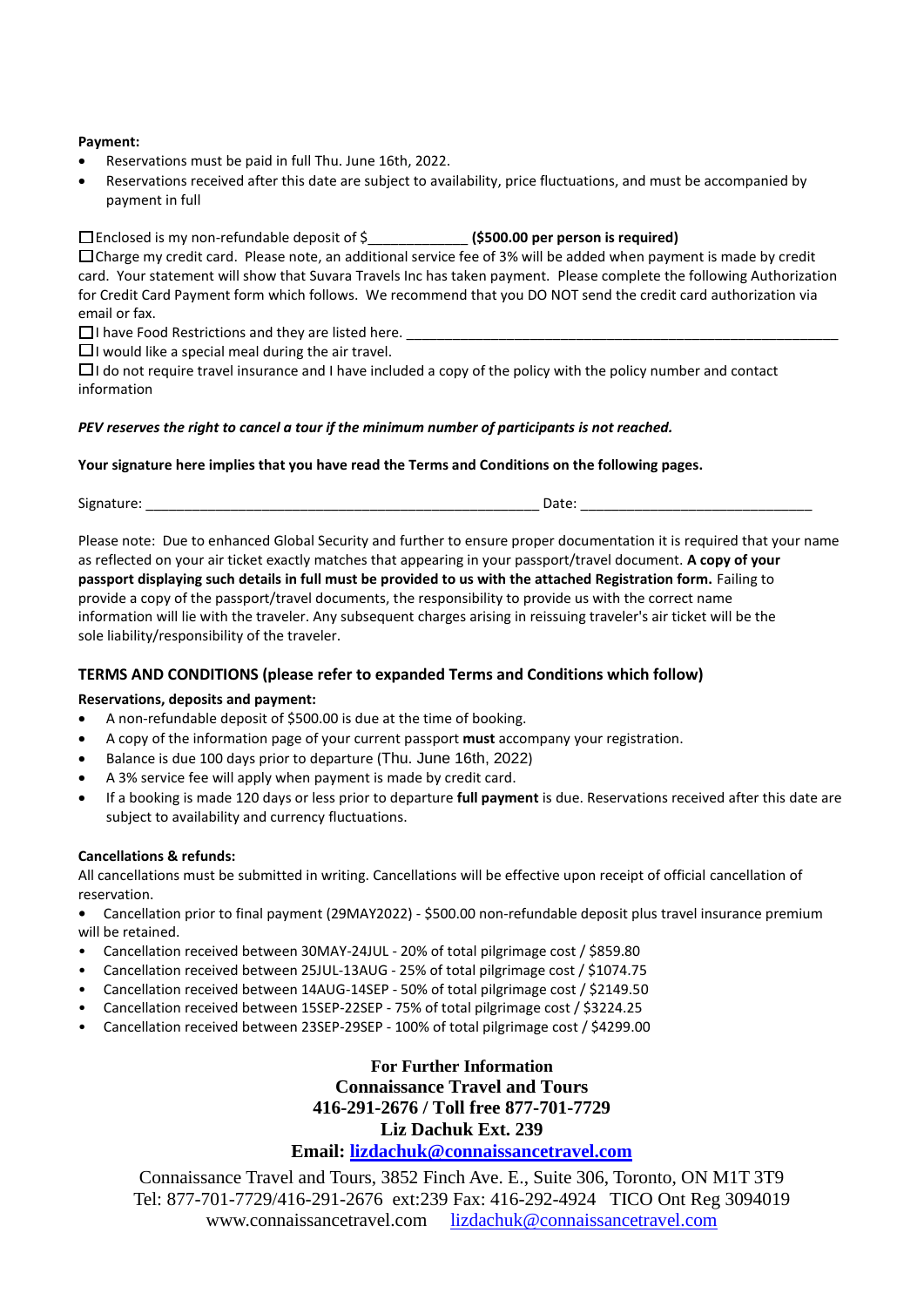

# AUTHORIZATION FOR CREDIT CARD PAYMENT

# **PEV PILGRIMAGE TO THE HOLY LAND THU. SEPT. 29 - SAT. OCTOBER 08, 2022 (10 DAYS INCLUDING TRAVEL) \$4,299.00 PER PERSON/TWIN (INCLUDES RETURN AIR AND TAXES)**

|                       | , the authorized owner and user of the credit card                                   |
|-----------------------|--------------------------------------------------------------------------------------|
|                       | account mentioned below, allow Connaissance Travel and Tours to charge the amount of |
| \$                    | (Plus a 3% service charge) for the purchase of travel services for the               |
| $\epsilon$ is the set |                                                                                      |

following persons.

# **Passenger Names**

| <u> 1989 - Johann John Stoff, deutscher Stoff, der Stoff, der Stoff, der Stoff, der Stoff, der Stoff, der Stoff, </u> |                                                                                                                         |  |
|-----------------------------------------------------------------------------------------------------------------------|-------------------------------------------------------------------------------------------------------------------------|--|
| 2 <sub>1</sub><br><u> 1989 - Jan Barnett, fransk politiker (d. 1989)</u>                                              |                                                                                                                         |  |
| <b>Credit Card Information</b>                                                                                        |                                                                                                                         |  |
| □ Visa □ Master Card                                                                                                  |                                                                                                                         |  |
|                                                                                                                       |                                                                                                                         |  |
|                                                                                                                       |                                                                                                                         |  |
| <b>Cardholder Billing Information</b>                                                                                 | <b>Travel Agency Information</b>                                                                                        |  |
|                                                                                                                       | Suvara Travels o/a<br><b>Connaissance Travel and Tours</b><br>3852 Finch Ave. E., Suite 206<br>Scarborough, ON, M1T 3T9 |  |
|                                                                                                                       | Tel: 416-291-2676<br>Fax: 416-292-4924                                                                                  |  |

**Cardholder's Authorization Signature Cardinal Cardholder's Authorization Signature** Date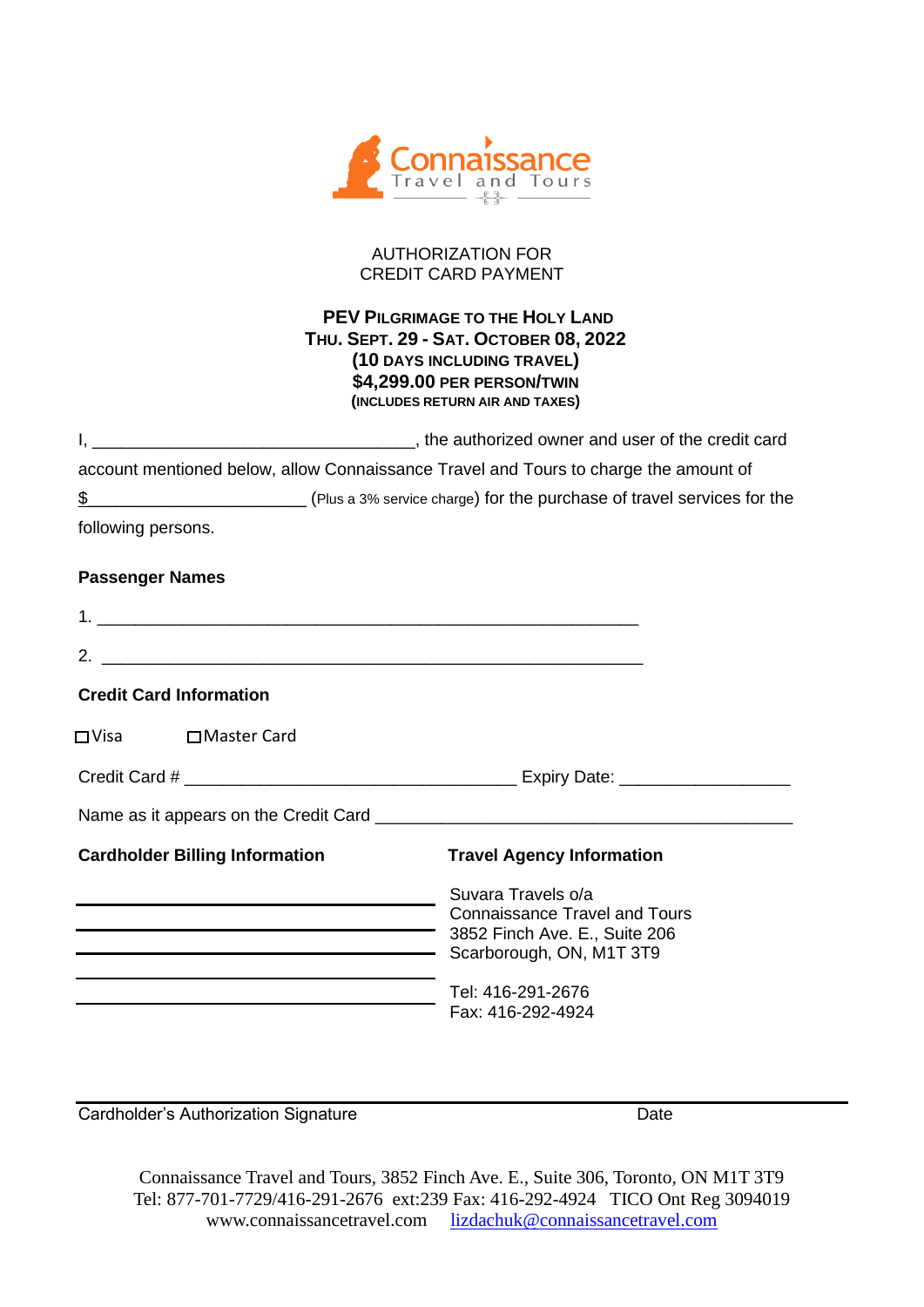# **Important Reservation Information**

# **Reservations**

Both pages of the Registration form appropriately signed to indicate your acceptance of the Terms and conditions, and your non-refundable deposit of \$500.00 is due at the time of booking. The deposit is required to reserve your place with hotels, airlines, etc. The final payment must be received 120 days before the departure. Late reservations must be accompanied by full payment.

#### **Communications**

All documents will be sent by email. Please provide your email address as this will be our main mode of communications.

#### **Prices and Taxes**

The prices quoted are per person in Canadian Dollars.

Unless indicated otherwise, rates do not include tips, beverages except coffee and tea during breakfast service, travel insurance, border taxes and visa fees if applicable.

Gratuities will be collected prior to the departure or upon arrival to the destination by our representative. Gratuities are mandatory and will be distributed to your service providers, i.e. guide, coach driver and hotels. You will be informed after final payment date and before departure what the expected amount will be.

#### **Payment**

Our preferred form of payment is by cheque. Payment by credit card will incur a service of 3% (Visa or MasterCard).

## **Air Travel – Deviations or Extensions**

If you wish to deviate from the group travel arrangements or if you wish to extend your trip, this must be specified in writing, at the time of your reservation. All requests are subject to airline regulations and availability. Your acceptance of the new arrangements must be done in writing by email or fax, and once accepted, the changes will be confirmed and any additional changes will be subject to fees. Some changes may require immediate non-refundable payment (i.e. airline upgrades). Connaissance Travel cannot be held responsible for any delay or flight changes incurred by the airline.

All group travel is offered in discounted economy class and as such, advance seating assignments are not available. Your preference may be requested and will be assigned at check in based on availability.

Please advise your air mileage account at the time of reservation. Although we make every effort to apply the appropriate frequent flyer number to your reservation when it is provided to our office, we recommend that you show your card to the check in agent on departure day. We cannot guarantee that the points will be posted to your account otherwise.

#### **Dietary Restrictions**

Dietary restrictions and special meals during air travel must be requested at the time of your reservation. This information will be provided to the proper personnel. Please note that not all dietary requests can be accommodated, and we appreciate your understanding in this matter.

#### **Itinerary Changes**

We reserve the right to make reasonable changes to the itinerary when necessary for the comfort and wellbeing of the group. While we strive to operate the program as described in the promotional materials, changes to the itinerary, accommodations, services or order of the visits may be required due to local circumstances.

## **Responsibility of the Participant**

It is important to note that the amount of walking many of our pilgrimages can be significant and the terrain may vary greatly. You may encounter hills, mountains, unpaved streets, cobblestone streets, etc. It is your responsibility to ensure that this tour suits your abilities. Those requiring extra assistance must be accompanied by a travelling companion that can administer this assistance. Also, note that some activities may not be suitable for your individual circumstance and any unused services will not be refundable. If you are not accustomed to physical activity, we recommend that you begin walking "briskly" 1-2 times a day; build up to 2-3 miles with no discomfort